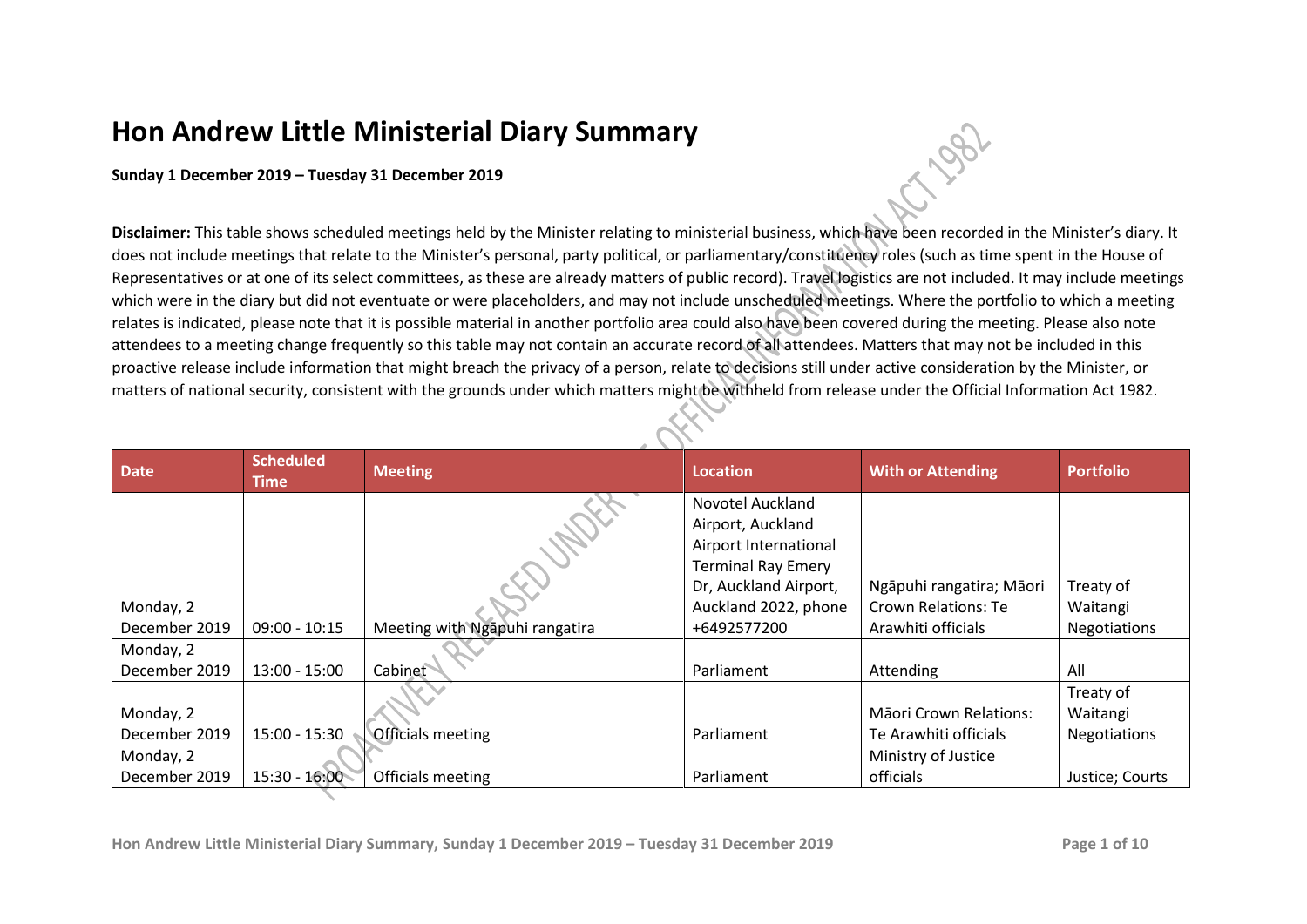| <b>Date</b>   | <b>Scheduled</b><br><b>Time</b> | <b>Meeting</b>                          | <b>Location</b> | <b>With or Attending</b>     | <b>Portfolio</b>    |
|---------------|---------------------------------|-----------------------------------------|-----------------|------------------------------|---------------------|
|               |                                 |                                         |                 | Facebook                     |                     |
|               |                                 |                                         |                 | representatives; Google      |                     |
|               |                                 |                                         |                 | representatives; Hon         |                     |
|               |                                 |                                         |                 | <b>Tracey Martin MP; Hon</b> |                     |
|               |                                 |                                         |                 | Kris Faafoi MP; officials    |                     |
| Monday, 2     |                                 | Meeting between Ministers, Facebook and |                 | pertaining to attending      |                     |
| December 2019 | 17:00 - 17:45                   | Google                                  | Parliament      | <b>Ministers</b>             | All                 |
|               |                                 |                                         |                 | Hon Eugenie Sage MP;         | Treaty of           |
| Tuesday, 3    |                                 |                                         |                 | officials pertaining to      | Waitangi            |
| December 2019 | $08:00 - 08:30$                 | Meeting with Hon Eugenie Sage MP        | Parliament      | attending Ministers          | <b>Negotiations</b> |
|               |                                 |                                         |                 | Ngāpuhi rangatira; Māori     | Treaty of           |
| Tuesday, 3    |                                 |                                         | By phone from   | <b>Crown Relations: Te</b>   | Waitangi            |
| December 2019 | $08:30 - 08:45$                 | Phone calls to Ngapuhi rangatira        | Parliament      | Arawhiti officials           | <b>Negotiations</b> |
|               |                                 |                                         |                 | Ngāpuhi rangatira; Māori     | Treaty of           |
| Tuesday, 3    |                                 |                                         | By phone from   | <b>Crown Relations: Te</b>   | Waitangi            |
| December 2019 | $09:05 - 09:35$                 | Phone calls to Ngapuhi rangatira        | Parliament      | Arawhiti officials           | <b>Negotiations</b> |
|               |                                 |                                         |                 | Prime Minister; Hon          |                     |
|               |                                 |                                         |                 | Kelvin Davis MP; Hon         |                     |
|               |                                 |                                         |                 | Nanaia Mahuta MP; Hon        |                     |
|               |                                 |                                         |                 | Peeni Henare MP (local       |                     |
|               |                                 |                                         |                 | MP capacity); officials      | Treaty of           |
| Tuesday, 3    |                                 |                                         |                 | pertaining to attending      | Waitangi            |
| December 2019 | 12:30 - 13:00                   | Ministerial meeting                     | Parliament      | Ministers                    | Negotiations        |
| Tuesday, 3    |                                 |                                         |                 |                              |                     |
| December 2019 | 13:00 - 13:05                   | Media interview                         | By phone        | <b>Newstalk ZB</b>           | Justice             |
|               |                                 |                                         |                 | Ngāpuhi rangatira; Māori     | Treaty of           |
| Tuesday, 3    |                                 |                                         | By phone from   | <b>Crown Relations: Te</b>   | Waitangi            |
| December 2019 | $13:00 - 13:30$                 | Phone calls to Ngapuhi rangatira        | Parliament      | Arawhiti officials           | <b>Negotiations</b> |
| Tuesday, 3    |                                 |                                         |                 |                              |                     |
| December 2019 | 13:30 - 13:35                   | Phone call with David Seymour MP        | By phone        | David Seymour MP             | Justice             |
|               |                                 |                                         |                 |                              |                     |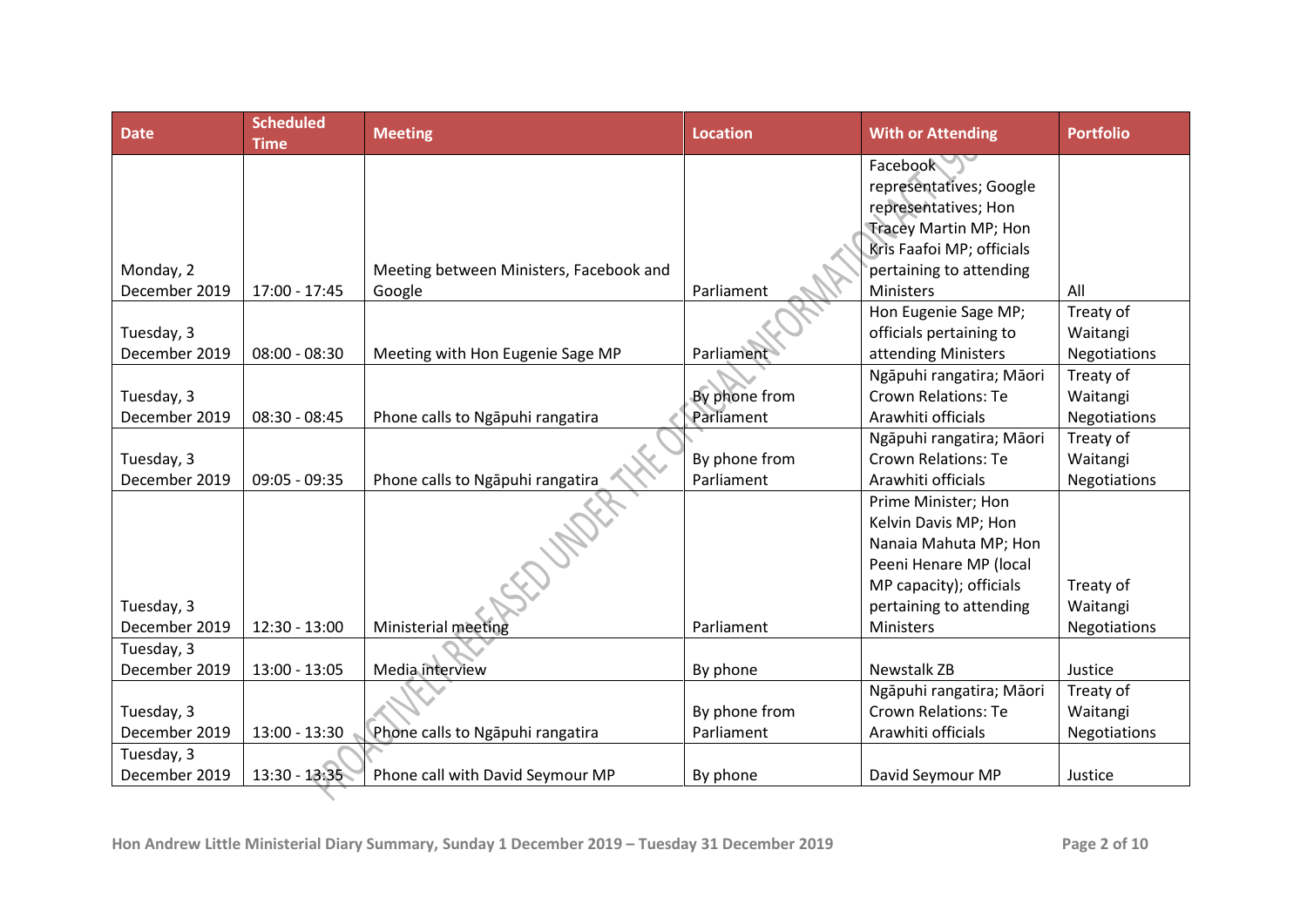| <b>Date</b>   | <b>Scheduled</b><br><b>Time</b> | <b>Meeting</b>                            | <b>Location</b>           | <b>With or Attending</b>   | <b>Portfolio</b> |
|---------------|---------------------------------|-------------------------------------------|---------------------------|----------------------------|------------------|
|               |                                 |                                           |                           | Press gallery; Hon James   |                  |
| Tuesday, 3    |                                 |                                           |                           | Shaw MP; Chlöe             |                  |
| December 2019 | 15:30 - 15:45                   | Media stand-up                            | Parliament                | Swarbrick MP               | Justice          |
|               |                                 |                                           |                           | Ngāpuhi rangatira; Māori   | Treaty of        |
| Tuesday, 3    |                                 |                                           | By phone from             | <b>Crown Relations: Te</b> | Waitangi         |
| December 2019 | 15:45 - 16:30                   | Phone calls to Ngapuhi rangatira          | Parliament                | Arawhiti officials         | Negotiations     |
| Tuesday, 3    |                                 | Cabinet Māori/Crown Relations Committee   |                           |                            |                  |
| December 2019 | $16:00 - 17:00$                 | (MCR)                                     | Parliament                | Attending                  | All              |
| Tuesday, 3    |                                 |                                           |                           |                            |                  |
| December 2019 | $17:00 - 18:00$                 | <b>Cabinet Priorities Committee (CPC)</b> | Parliament                | Attending                  | All              |
|               |                                 |                                           |                           | Ngāpuhi rangatira; Māori   | Treaty of        |
| Tuesday, 3    |                                 |                                           | By phone from             | <b>Crown Relations: Te</b> | Waitangi         |
| December 2019 | 19:45 - 20:30                   | Phone calls to Ngapuhi rangatira          | Parliament                | Arawhiti officials         | Negotiations     |
|               |                                 |                                           |                           |                            | Treaty of        |
| Tuesday, 3    |                                 |                                           |                           |                            | Waitangi         |
| December 2019 | 20:35 - 20:40                   | Media interview                           | Parliament                | Newshub Radio              | Negotiations     |
| Wednesday, 4  |                                 |                                           |                           |                            |                  |
| December 2019 | $06:55 - 07:01$                 | Media interview                           | By phone                  | <b>Newstalk ZB</b>         | Justice          |
|               |                                 |                                           | Radio New Zealand         |                            |                  |
|               |                                 |                                           | House, 155 The            |                            |                  |
| Wednesday, 4  |                                 |                                           | <b>Terrace Wellington</b> |                            |                  |
| December 2019 | $07:05 - 07:20$                 | Media interview                           | 6011                      | Radio New Zealand          | Justice          |
| Wednesday, 4  |                                 |                                           |                           |                            | Pike River Re-   |
| December 2019 | $09:25 - 09:30$                 | Media interview                           | Parliament                | Radio New Zealand          | entry            |
| Wednesday, 4  |                                 |                                           |                           |                            |                  |
| December 2019 | $09:30 - 10:30$                 | Cabinet Social Wellbeing Committee (SWC)  | Parliament                | Attending                  | All              |
|               |                                 |                                           |                           | Hon Chris Hipkins MP;      |                  |
|               |                                 |                                           |                           | Hon Kris Faafoi MP;        |                  |
| Wednesday, 4  |                                 |                                           |                           | officials pertaining to    |                  |
| December 2019 | 12:30 - 13:00                   | Ministerial meeting                       | Parliament                | attending Ministers;       | GCSB             |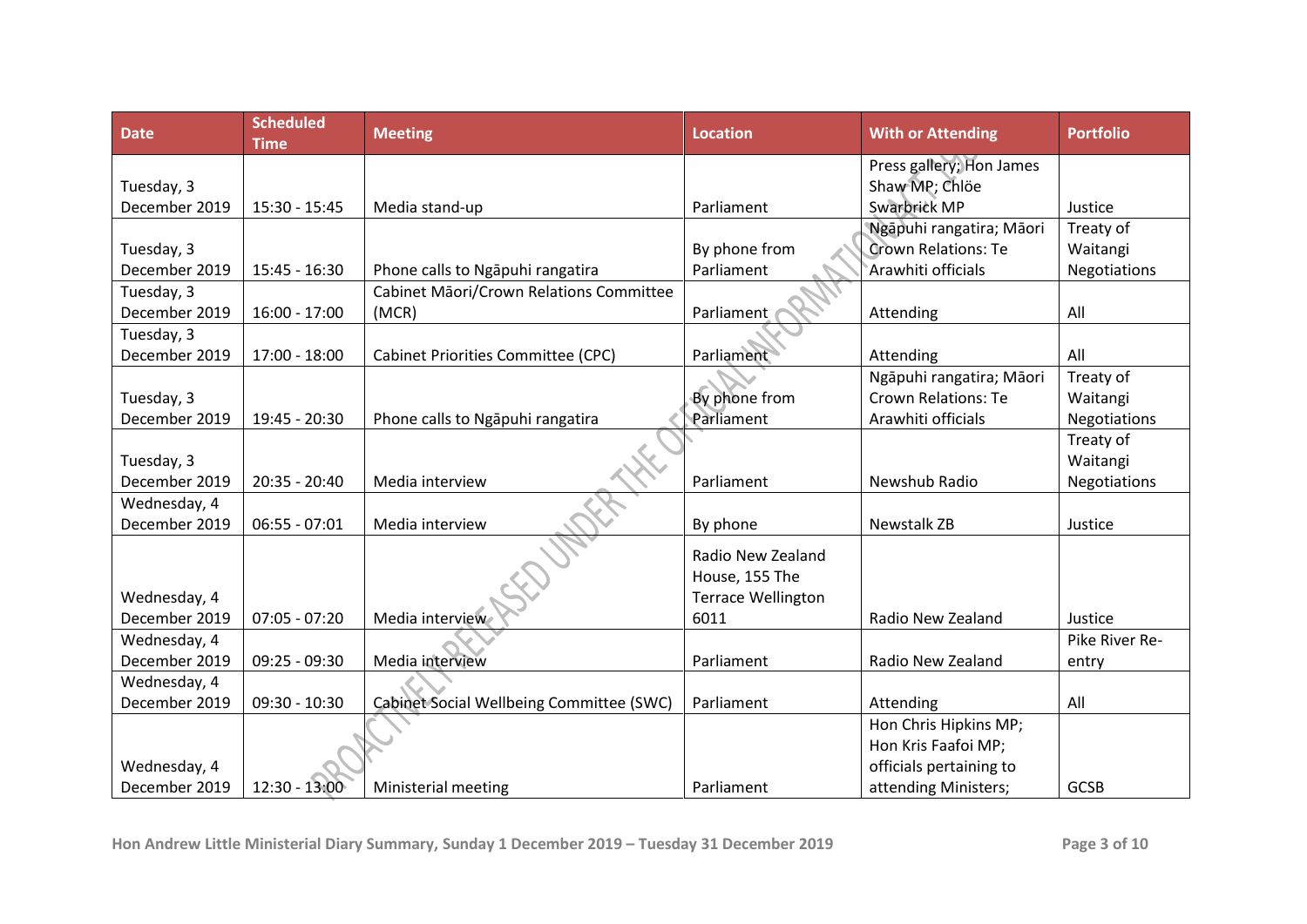| <b>Date</b>                   | <b>Scheduled</b><br><b>Time</b> | <b>Meeting</b>      | <b>Location</b> | <b>With or Attending</b>                                                                                                                                         | <b>Portfolio</b>                                      |
|-------------------------------|---------------------------------|---------------------|-----------------|------------------------------------------------------------------------------------------------------------------------------------------------------------------|-------------------------------------------------------|
|                               |                                 |                     |                 | Prime Minister (partial<br>attendance)                                                                                                                           |                                                       |
| Wednesday, 4<br>December 2019 | $13:00 - 13:15$                 | Media interview     | Parliament      | 1News                                                                                                                                                            | Treaty of<br>Waitangi<br>Negotiations                 |
| Wednesday, 4<br>December 2019 | 13:30 - 13:34                   | Media interview     | Parliament      | New Zealand Herald                                                                                                                                               | NZSIS; GCSB                                           |
| Wednesday, 4<br>December 2019 | $13:50 - 13:55$                 | Media interview     | Parliament      | Newshub                                                                                                                                                          | Pike River Re-<br>entry                               |
| Wednesday, 4<br>December 2019 | $16:30 - 16:45$                 | Media interview     | Parliament      | Te Upoko o Te Ika                                                                                                                                                | Justice; Treaty<br>of Waitangi<br><b>Negotiations</b> |
| Wednesday, 4<br>December 2019 | $18:45 - 19:00$                 | Media interview     | Parliament      | Radio Waatea                                                                                                                                                     | Treaty of<br>Waitangi<br>Negotiations                 |
| Wednesday, 4                  |                                 | ERECTORIES          |                 | Prime Minister; Hon<br>Kelvin Davis MP; Hon<br>David Parker MP; Hon<br>Tracey Martin MP;<br>Undersecretary Jan Logie<br>MP; officials pertaining to<br>attending |                                                       |
| December 2019                 | 19:00 - 20:00                   | Ministerial meeting | Parliament      | Ministers/Undersecretary                                                                                                                                         | Justice; Courts                                       |
| Thursday, 5<br>December 2019  | $08:30 - 08:45$                 | Media interview     | By phone        | bFM                                                                                                                                                              | All                                                   |
|                               |                                 |                     |                 |                                                                                                                                                                  |                                                       |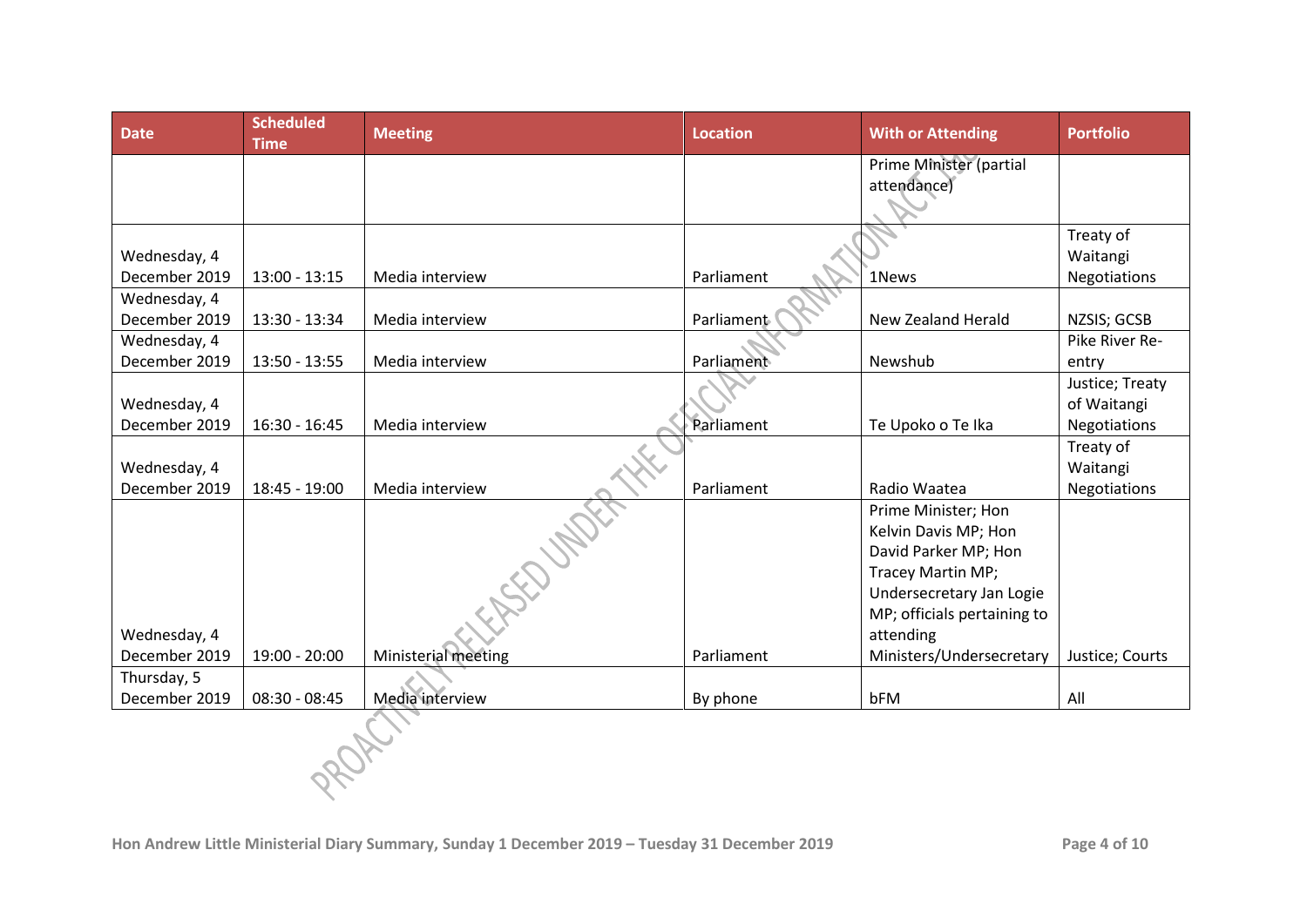| <b>Date</b>                  | <b>Scheduled</b><br><b>Time</b> | <b>Meeting</b>                                                                               | <b>Location</b> | <b>With or Attending</b>                                                                                                                                                                                                                                                                                                                     | <b>Portfolio</b>      |
|------------------------------|---------------------------------|----------------------------------------------------------------------------------------------|-----------------|----------------------------------------------------------------------------------------------------------------------------------------------------------------------------------------------------------------------------------------------------------------------------------------------------------------------------------------------|-----------------------|
| Thursday, 5<br>December 2019 | $10:00 - 10:30$                 | Meeting with Sir Philip Rutnam, Permanent<br>Secretary for the United Kingdom Home<br>Office | Parliament      | Sir Philip Rutnam,<br>Permanent Secretary for<br>the United Kingdom<br>Home Office; Her<br>Excellency Laura Clarke,<br>High Commissioner for<br>the United Kingdom of<br><b>Great Britain and</b><br>Northern Ireland to New<br>Zealand; British officials;<br><b>New Zealand officials</b><br>Hon Tracey Martin MP<br>(attending were Party | Justice; Courts       |
|                              |                                 |                                                                                              |                 | Spokesperson capacity);<br>Hon Paula Bennett MP;<br>Chlöe Swarbrick MP;                                                                                                                                                                                                                                                                      |                       |
|                              |                                 |                                                                                              |                 | David Seymour MP;<br>Ministry of Justice<br>officials; Office officials of                                                                                                                                                                                                                                                                   |                       |
| Thursday, 5                  |                                 | Attend Cross Party Working Group on                                                          |                 | attending Members of                                                                                                                                                                                                                                                                                                                         |                       |
| December 2019                | 12:30 - 13:45                   | Cannabis                                                                                     | Parliament      | Parliament                                                                                                                                                                                                                                                                                                                                   | Justice               |
| Thursday, 5                  |                                 |                                                                                              |                 |                                                                                                                                                                                                                                                                                                                                              | Treaty of<br>Waitangi |
| December 2019                | $15:00 - 15:30$                 | Meeting with Marama Davidson MP                                                              | Parliament      | Marama Davidson MP                                                                                                                                                                                                                                                                                                                           | Negotiations          |
| Friday, 6                    |                                 |                                                                                              |                 | Ngāti Rangitihi<br>representatives; Māori<br><b>Crown Relations: Te</b>                                                                                                                                                                                                                                                                      | Treaty of<br>Waitangi |
| December 2019                | $10:30 - 11:00$                 | Phone call with Ngāti Rangitihi rangatira                                                    | By phone        | Arawhiti officials                                                                                                                                                                                                                                                                                                                           | <b>Negotiations</b>   |
|                              |                                 |                                                                                              |                 | Te Kāhui Whakamana Rua                                                                                                                                                                                                                                                                                                                       |                       |
| Friday, 6                    |                                 |                                                                                              |                 | Tekau mā Iwa - Pike River                                                                                                                                                                                                                                                                                                                    | Pike River Re-        |
| December 2019                | 11:00 - 11:30                   | Officials meeting                                                                            | Parliament      | Recovery Agency                                                                                                                                                                                                                                                                                                                              | entry                 |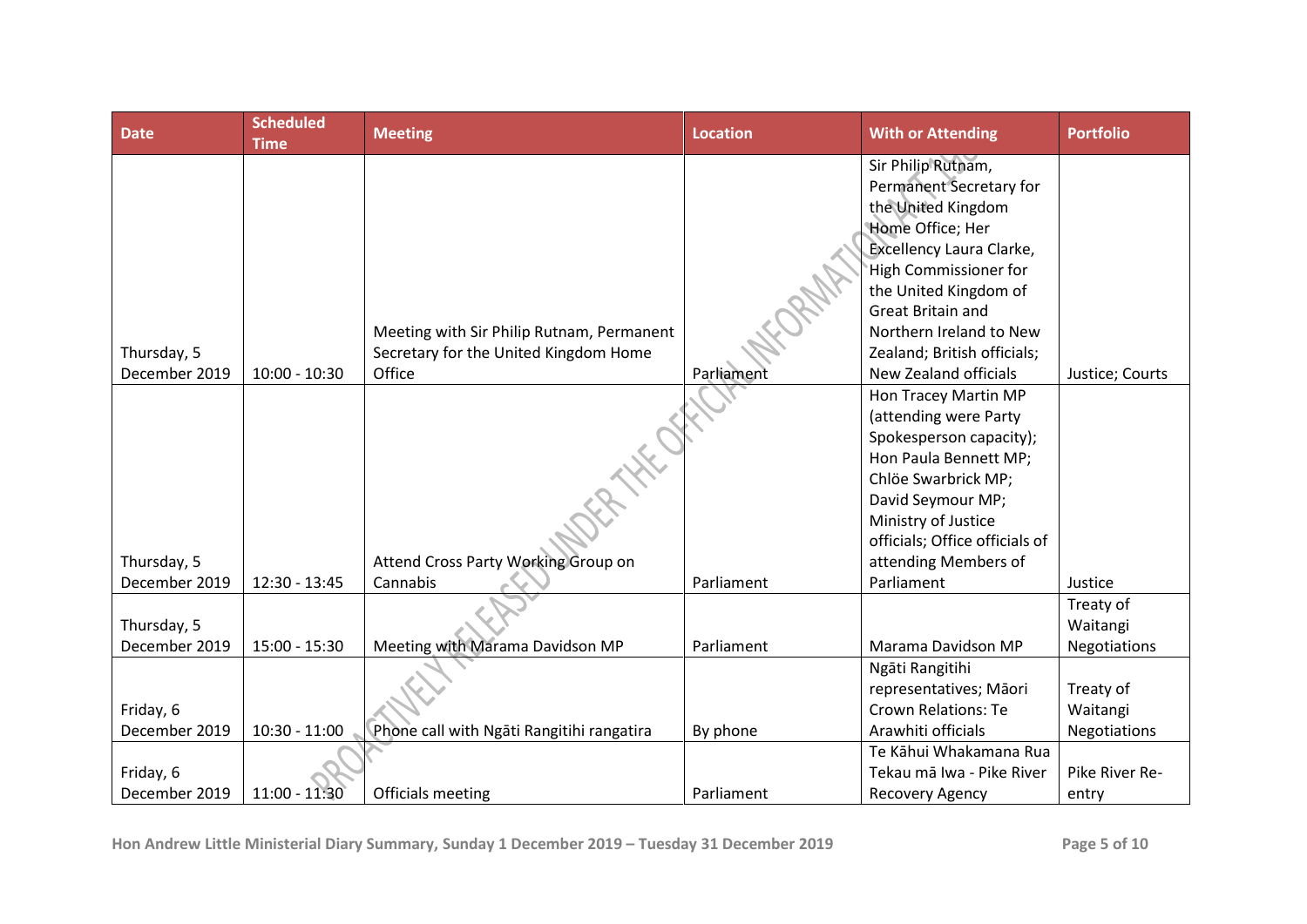| <b>Date</b>   | <b>Scheduled</b><br><b>Time</b> | <b>Meeting</b>                                                    | <b>Location</b>       | <b>With or Attending</b>        | <b>Portfolio</b> |
|---------------|---------------------------------|-------------------------------------------------------------------|-----------------------|---------------------------------|------------------|
|               |                                 |                                                                   |                       | Ngāpuhi rangatira; Māori        | Treaty of        |
| Friday, 6     |                                 |                                                                   |                       | <b>Crown Relations: Te</b>      | Waitangi         |
| December 2019 | $12:00 - 12:15$                 | Phone call with Ngapuhi rangatira                                 | By phone              | Arawhiti officials              | Negotiations     |
|               |                                 |                                                                   |                       | Ngāpuhi; Hon Nanaia             |                  |
|               |                                 |                                                                   | Corthorne Bay of      | Mahuta MP; Māori Crown          | Treaty of        |
| Sunday, 8     |                                 | Attend Ngapuhi hui (including Officials                           | Islands, 1 Tau Henare | Relations: Te Arawhiti          | Waitangi         |
| December 2019 | $10:00 - 16:40$                 | Meeting in advance)                                               | Drive, Waitangi 0293  | officials                       | Negotiations     |
| Monday, 9     |                                 |                                                                   |                       | Ministry of Justice             |                  |
| December 2019 | $10:00 - 11:00$                 | Officials meeting                                                 | Parliament            | officials                       | Justice; Courts  |
| Monday, 9     |                                 |                                                                   |                       |                                 |                  |
| December 2019 | 13:00 - 14:30                   | Cabinet                                                           | Parliament            | Attending                       | All              |
| Monday, 9     |                                 |                                                                   |                       | Her Worship Paula               |                  |
| December 2019 | $14:55 - 15:00$                 | Phone call with Her Worship Paula<br>Southgate, Mayor of Hamilton | By phone              | Southgate, Mayor of<br>Hamilton | Justice; Courts  |
|               |                                 |                                                                   |                       |                                 | Treaty of        |
| Monday, 9     |                                 |                                                                   |                       | Māori Crown Relations:          | Waitangi         |
| December 2019 | $15:00 - 16:00$                 | Officials meeting                                                 | Parliament            | Te Arawhiti officials           | Negotiations     |
|               |                                 |                                                                   |                       | His Worship Tenby               |                  |
| Monday, 9     |                                 | Phone call with His Worship Tenby Powell,                         |                       | Powell, Mayor of                |                  |
| December 2019 | $16:15 - 16:20$                 | Mayor of Tauranga                                                 | By phone              | Tauranga                        | Justice; Courts  |
| Tuesday, 10   |                                 |                                                                   |                       |                                 |                  |
| December 2019 | $09:15 - 09:45$                 | <b>Cabinet Legislation Committee (LEG)</b>                        | Parliament            | Attending                       | All              |
| Tuesday, 10   |                                 |                                                                   | Withheld under OIA    | Withheld under OIA              | Withheld under   |
| December 2019 | $12:00 - 13:00$                 | Withheld under OIA s9(2)(f)(iv)                                   | s9(2)(f)(iv)          | s9(2)(f)(iv)                    | OIA s9(2)(f)(iv) |
| Tuesday, 10   |                                 |                                                                   |                       | Undersecretary Jan Logie        |                  |
| December 2019 | 18:30 - 19:00                   | Meeting with Undersecretary Jan Logie MP                          | Parliament            | <b>MP</b>                       | Justice; Courts  |
|               |                                 |                                                                   |                       | Tainui leadership; Hon          | Treaty of        |
| Tuesday, 10   |                                 |                                                                   |                       | Kelvin Davis MP; Hon            | Waitangi         |
| December 2019 | $21:30 - 22:00$                 | Meeting with Tainui iwi leadership                                | Parliament            | Nanaia Mahuta MP                | Negotiations     |
|               |                                 |                                                                   |                       |                                 |                  |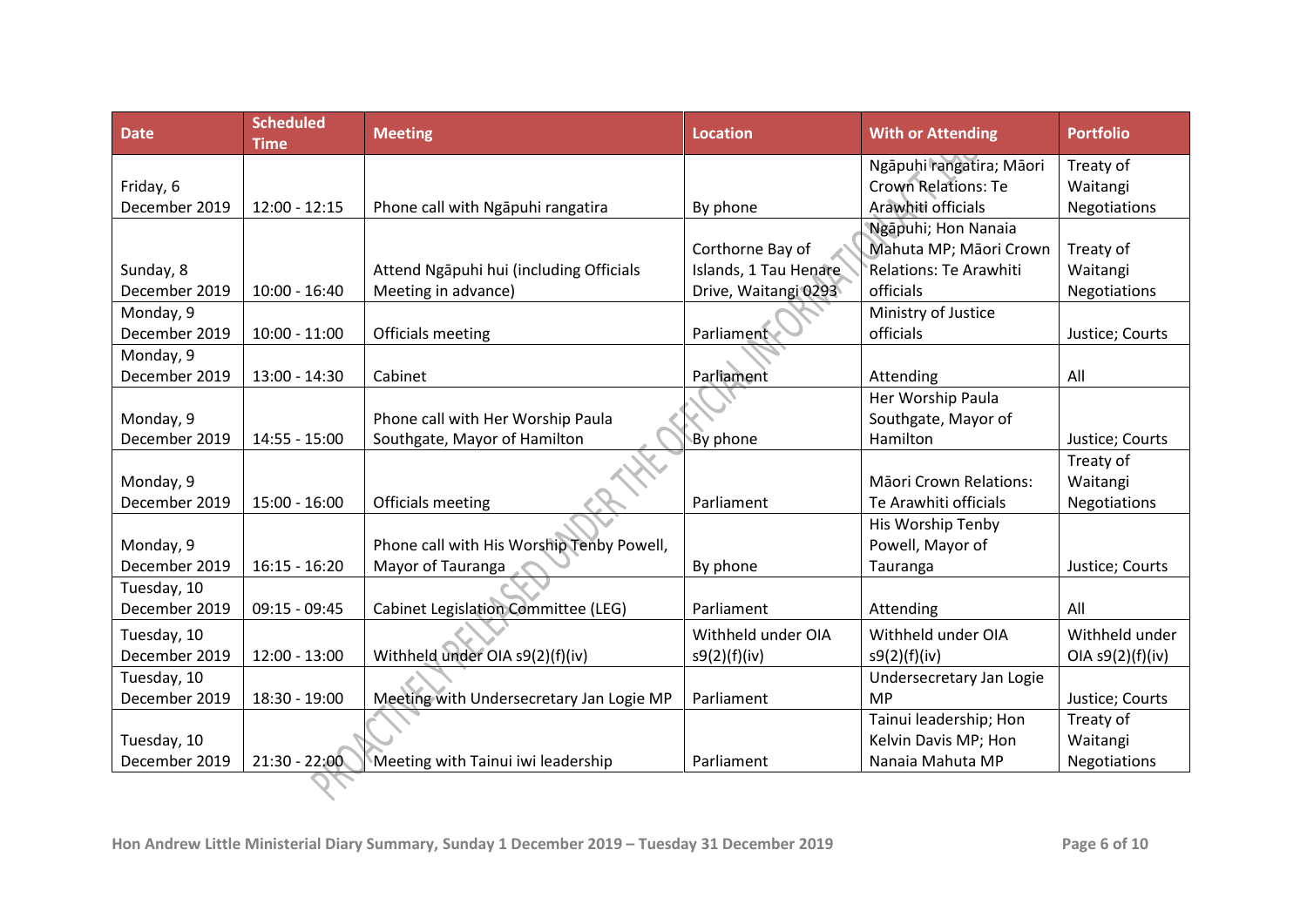| <b>Date</b>   | <b>Scheduled</b><br><b>Time</b> | <b>Meeting</b>                             | <b>Location</b> | <b>With or Attending</b> | <b>Portfolio</b> |
|---------------|---------------------------------|--------------------------------------------|-----------------|--------------------------|------------------|
| Wednesday, 11 |                                 |                                            |                 |                          |                  |
| December 2019 | $07:15 - 07:20$                 | Media interview                            | By phone        | <b>Newstalk ZB</b>       | Justice          |
| Wednesday, 11 |                                 | <b>Cabinet Appointments and Honours</b>    |                 |                          |                  |
| December 2019 | $09:00 - 09:30$                 | Committee (APH)                            | Parliament      | Attending                | All              |
| Wednesday, 11 |                                 |                                            |                 |                          |                  |
| December 2019 | $09:30 - 10:30$                 | Cabinet Social Wellbeing Committee (SWC)   | Parliament      | Attending                | All              |
| Wednesday, 11 |                                 | Cabinet Economic Development               |                 |                          |                  |
| December 2019 | $11:00 - 12:00$                 | Committee (DEV)                            | Parliament      | Attending                | All              |
|               |                                 |                                            |                 |                          | Treaty of        |
| Wednesday, 11 |                                 |                                            |                 |                          | Waitangi         |
| December 2019 | $12:45 - 13:00$                 | Meeting with Hon Nanaia Mahuta MP          | Parliament      | Hon Nanaia Mahuta MP     | Negotiations     |
|               |                                 |                                            |                 | Iwi Chairs' Forum        |                  |
|               |                                 |                                            |                 | representatives; Prime   |                  |
|               |                                 |                                            |                 | Minister; Hon Kelvin     |                  |
|               |                                 |                                            |                 | Davis MP; Hon Nanaia     |                  |
|               |                                 |                                            |                 | Mahuta MP; Hon David     |                  |
|               |                                 |                                            |                 | Parker MP; Hon Peeni     |                  |
|               |                                 |                                            |                 | Henare MP; officials     | Treaty of        |
| Wednesday, 11 |                                 | Meeting between Ministers and Iwi Chairs'  |                 | pertaining to attending  | Waitangi         |
| December 2019 | $16:00 - 17:00$                 | Forum                                      | Parliament      | <b>Ministers</b>         | Negotiations     |
|               |                                 | Event to release Turuki! Turuki!           |                 |                          |                  |
|               |                                 | Recommendations to Transform the Justice   |                 |                          |                  |
|               |                                 | System - by Te Uepū Hāpai i te Ora - the   |                 |                          |                  |
|               |                                 | Safe and Effective Justice Advisory Group  |                 | Hon Kelvin Davis MP;     |                  |
|               |                                 | and Te Tangi o te Manawanui:               |                 | Judiciary; Members of    |                  |
|               |                                 | Recommendations for Reform - by the        |                 | Parliament; Thought      |                  |
|               |                                 | Chief Victims Advisor, noting the prior    |                 | leaders in the justice   |                  |
|               |                                 | release of Inaia Tonu Nei: Now is the Time |                 | sector; Officials from   |                  |
| Thursday, 12  |                                 | - the independent report from the          |                 | various justice sector   |                  |
| December 2019 | $07:15 - 09:00$                 | organisers of Hui Māori on justice issues  | Parliament      | departments; Media       | Justice; Courts  |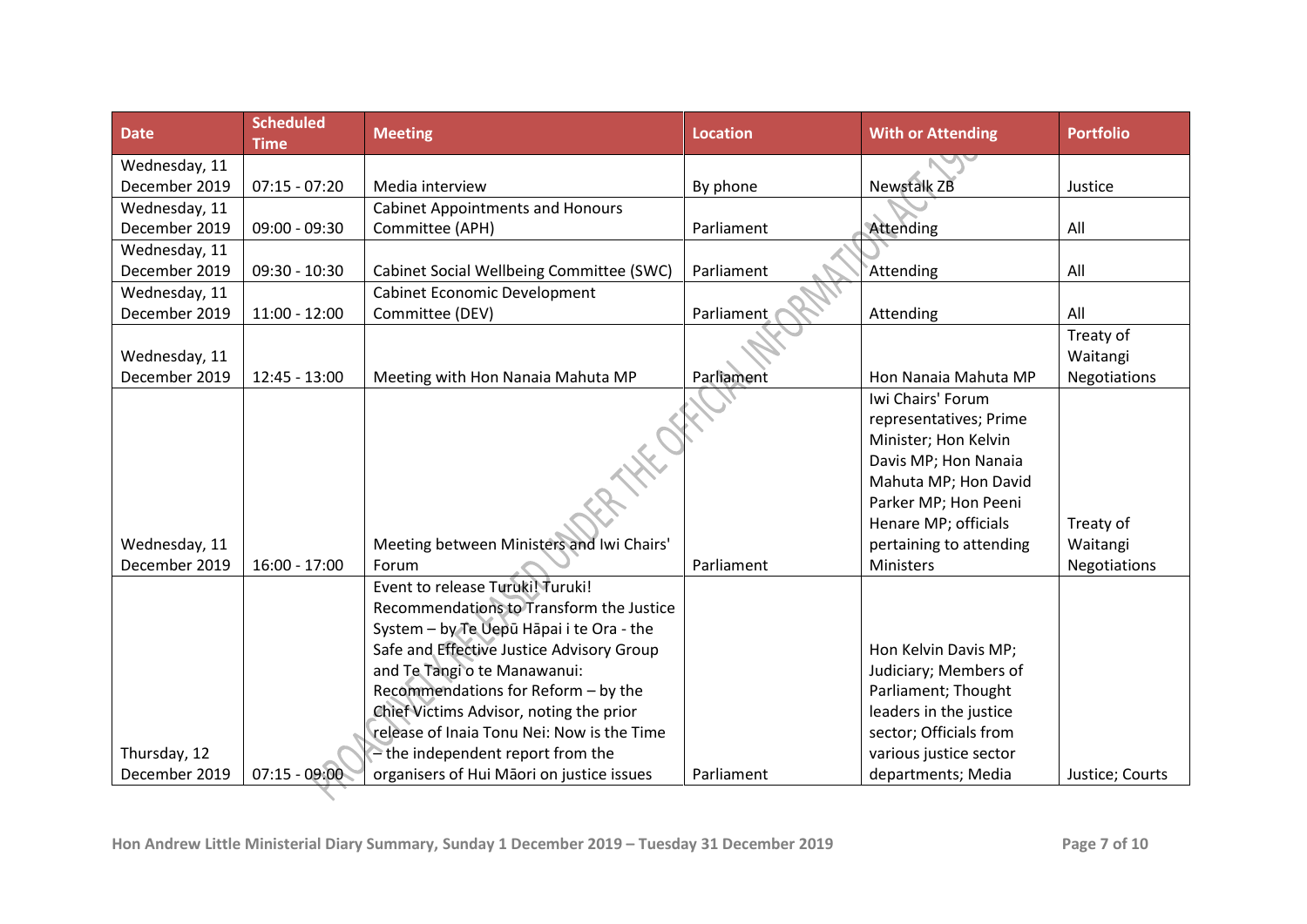| <b>Date</b>                   | <b>Scheduled</b><br><b>Time</b> | <b>Meeting</b>                                                | <b>Location</b>       | <b>With or Attending</b>         | <b>Portfolio</b>   |
|-------------------------------|---------------------------------|---------------------------------------------------------------|-----------------------|----------------------------------|--------------------|
| Thursday, 12                  |                                 |                                                               |                       |                                  |                    |
| December 2019                 | $09:50 - 10:05$                 | Media interview                                               | By phone              | $bFM$                            | Justice            |
| Thursday, 12                  |                                 |                                                               | Withheld under OIA    | Withheld under OIA               | Withheld under     |
| December 2019                 | $10:00 - 10:30$                 | Withheld under OIA s9(2)(f)(iv)                               | s9(2)(f)(iv)          | s9(2)(f)(iv)                     | OIA $s9(2)(f)(iv)$ |
| Thursday, 12                  |                                 |                                                               |                       | Ministry of Justice              |                    |
| December 2019                 | $10:30 - 11:00$                 | Officials meeting                                             | Parliament            | officials                        | Justice; Courts    |
| Thursday, 12                  |                                 |                                                               |                       |                                  |                    |
| December 2019                 | $13:00 - 13:05$                 | Media interview                                               | By phone              | <b>Magic Talk</b>                | Justice            |
|                               |                                 |                                                               |                       | Mac Welch - Grey Power           |                    |
|                               |                                 |                                                               |                       | National President; Jan          |                    |
|                               |                                 |                                                               |                       | Pentecost - Grey Power           |                    |
|                               |                                 | Meeting with Grey Power national                              |                       | Secretary; Roy Reid - Grey       |                    |
|                               |                                 | executive members, Mac Welch - National                       |                       | Power Treasurer;                 |                    |
| Thursday, 12<br>December 2019 | $16:00 - 16:30$                 | President, Jan Pentecost - Secretary, Roy<br>Reid - Treasurer |                       | Ministry of Justice<br>officials | Justice            |
|                               |                                 |                                                               |                       | Jan Tinetti MP; Angie            |                    |
|                               |                                 |                                                               |                       | Warren-Clark MP;                 |                    |
|                               |                                 | Event to announce invest \$100 million on a                   |                       | Judiciary; Thought               |                    |
|                               |                                 | new courthouse in Tauranga which will be                      | Tauranga District     | leaders in the justice           |                    |
| Monday, 16                    |                                 | a model for future courthouse design for                      | Court, McLean Street, | sector; Ministry of Justice      |                    |
| December 2019                 | $07:50 - 09:30$                 | New Zealand                                                   | Tauranga 3110         | officials; Media                 | Justice; Courts    |
| Monday, 16                    |                                 |                                                               |                       |                                  |                    |
| December 2019                 | $13:00 - 14:30$                 | Cabinet                                                       | Parliament            | Attending                        | All                |
|                               |                                 |                                                               |                       |                                  | Treaty of          |
| Monday, 16                    |                                 |                                                               |                       | <b>Māori Crown Relations:</b>    | Waitangi           |
| December 2019                 | $15:00 - 15:30$                 | <b>Officials meeting</b>                                      | Parliament            | Te Arawhiti officials            | Negotiations       |
| Monday, 16                    |                                 |                                                               |                       | Ministry of Justice              |                    |
| December 2019                 | 15:30 - 16:00                   | Officials meeting                                             | Parliament            | officials                        | Justice; Courts    |
|                               |                                 |                                                               |                       |                                  |                    |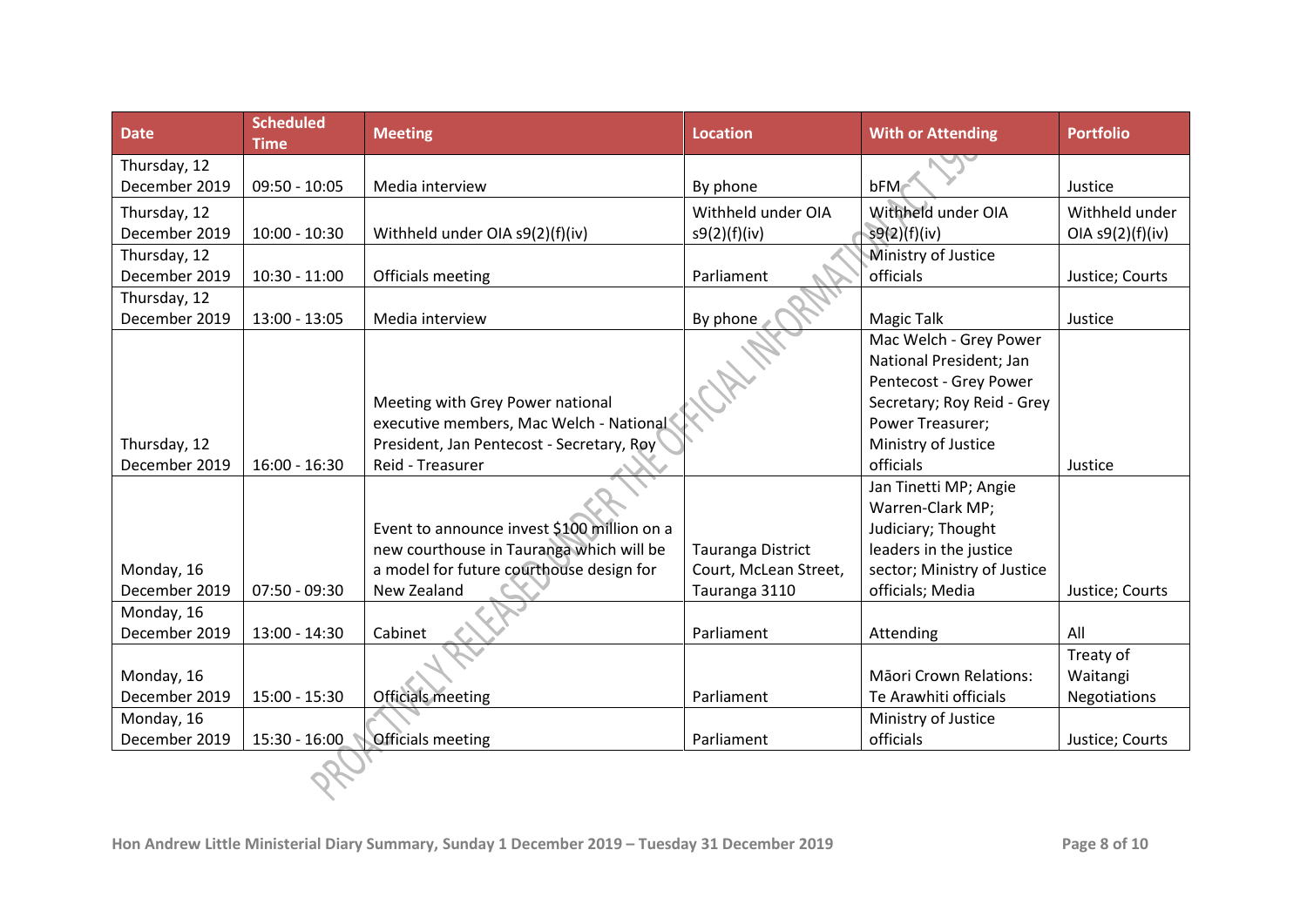| <b>Date</b>   | <b>Scheduled</b><br><b>Time</b> | <b>Meeting</b>                               | <b>Location</b> | <b>With or Attending</b>       | <b>Portfolio</b> |
|---------------|---------------------------------|----------------------------------------------|-----------------|--------------------------------|------------------|
|               |                                 |                                              |                 | Taranaki iwi                   |                  |
|               |                                 |                                              |                 | representatives; Hon           |                  |
|               |                                 |                                              |                 | Eugenie Sage MP; officials     | Treaty of        |
| Tuesday, 17   |                                 |                                              |                 | pertaining to attending        | Waitangi         |
| December 2019 | $08:00 - 08:30$                 | Meeting with Taranaki iwi                    | Parliament      | <b>Ministers</b>               | Negotiations     |
|               |                                 |                                              |                 |                                | Treaty of        |
| Tuesday, 17   |                                 |                                              |                 |                                | Waitangi         |
| December 2019 | $15:00 - 15:30$                 | Meeting with Ripeka Evans                    | Parliament      | Ripeka Evans                   | Negotiations     |
|               |                                 |                                              |                 | Te Kāhui Whakamana Rua         |                  |
| Tuesday, 17   |                                 |                                              |                 | Tekau mā Iwa - Pike River      | Pike River Re-   |
| December 2019 | $16:00 - 16:30$                 | Officials meeting                            | Parliament      | Recovery Agency                | entry            |
|               |                                 |                                              |                 | Hon Bill Blair MP,             |                  |
|               |                                 |                                              |                 | Canadian Minister of           |                  |
|               |                                 |                                              |                 | Public Safety and              |                  |
|               |                                 | Bilateral phone call with Hon Bill Blair MP, |                 | <b>Emergency Preparedness;</b> |                  |
| Wednesday, 18 |                                 | Canadian Minister of Public Safety and       |                 | Canadian officials; New        | Justice; Courts; |
| December 2019 | $08:00 - 08:10$                 | <b>Emergency Preparedness</b>                | By phone        | Zealand officials              | GCSB; NZSIS      |
|               |                                 |                                              |                 |                                | Treaty of        |
| Wednesday, 18 |                                 |                                              |                 |                                | Waitangi         |
| December 2019 | $08:05 - 08:15$                 | Meeting with Tim Castle                      | Parliament      | <b>Tim Castle</b>              | Negotiations     |
|               |                                 |                                              |                 | Max Rashbrooke; Emily          |                  |
| Wednesday, 18 |                                 | Meeting with Max Rashbrooke and Emily        |                 | Beausoleil; Ministry of        |                  |
| December 2019 | $09:00 - 09:30$                 | Beausoleil                                   |                 | Justice officials              | Justice          |
|               |                                 |                                              |                 | <b>Parliamentary Press</b>     |                  |
|               |                                 |                                              |                 | Gallery; Guests of the         |                  |
|               |                                 | Attend Parliamentary Press Gallery Party in  |                 | Press Gallery; Acting          |                  |
| Wednesday, 18 |                                 | Parliamentary capacity, but with invited     |                 | Press Secretaries to Hon       |                  |
| December 2019 | 18:00 - 19:00                   | Ministerial Office staff                     | Parliament      | Andrew Little MP               | Parliamentary    |
| Thursday, 19  |                                 |                                              |                 |                                |                  |
| December 2019 | $08:30 - 08:45$                 | Media interview                              | By phone        | bFM                            | All              |